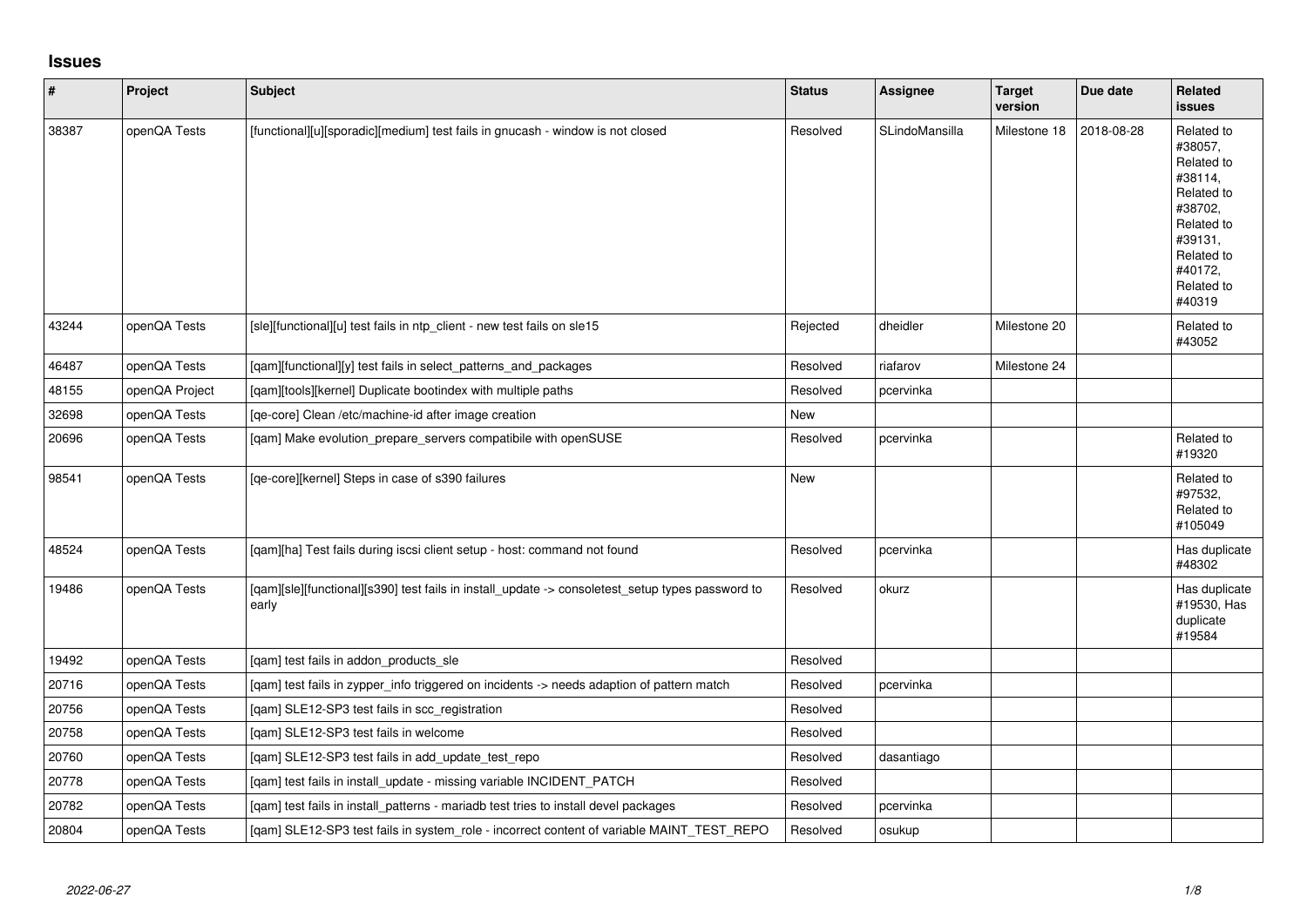| $\vert$ # | Project      | <b>Subject</b>                                                                         | <b>Status</b> | <b>Assignee</b> | <b>Target</b><br>version | Due date | Related<br><b>issues</b> |
|-----------|--------------|----------------------------------------------------------------------------------------|---------------|-----------------|--------------------------|----------|--------------------------|
| 20904     | openQA Tests | [qam] - test fails in bootloader_s390 - ftp is missing install medium                  | Resolved      | mgriessmeier    |                          |          | Related to<br>#21038     |
| 20980     | openQA Tests | [qam] test fails in addon_products_sle                                                 | Resolved      | riafarov        |                          |          |                          |
| 21048     | openQA Tests | [qam] test fails in tracker_search_in_nautilus - keyboard press is not reaching target | Resolved      | pcervinka       |                          |          | Related to<br>#5830      |
| 21052     | openQA Tests | [qam] test fails in shotwell_export - failure on first launch                          | Resolved      | vsvecova        |                          |          |                          |
| 25926     | openQA Tests | [qam] test fails in sle2docker                                                         | Resolved      | pcervinka       |                          |          |                          |
| 27205     | openQA Tests | [qam] test fails in setup - failing needles in iscsi support server                    | Resolved      | pcervinka       |                          |          |                          |
| 27244     | openQA Tests | [qam] test fails in select_patterns_and_packages - ha pattern is unselected            | Resolved      | pcervinka       |                          |          |                          |
| 27506     | openQA Tests | [gam] test fails in 1 shim suite - missing repository on dist                          | Resolved      | thehejik        |                          |          |                          |
| 27618     | openQA Tests | [qam] test fails in firefox_java - remote side changed appearance                      | Resolved      | pcervinka       |                          |          |                          |
| 27901     | openQA Tests | [qam] test fails in evolution_smoke - imap aol not responding                          | Resolved      | pcervinka       |                          |          |                          |
| 27994     | openQA Tests | [qam][expedite][sprint 201711.2] test fails in test setup in bmwqemu.pm                | Resolved      | szarate         |                          |          |                          |
| 28015     | openQA Tests | [qam] test fails setup - aplay.pm syntax error                                         | Resolved      | riafarov        |                          |          |                          |
| 28288     | openQA Tests | [qam] test fails in firefox_headers - missed keys on input                             | Resolved      | coolo           |                          |          |                          |
| 28291     | openQA Tests | [qam] test fails in firefox_passwd - incorrectly typed password                        | Resolved      | emiura          |                          |          |                          |
| 28528     | openQA Tests | [qam] test fails in groupwise - package is missing in ibs                              | Resolved      | pcervinka       |                          |          |                          |
| 30033     | openQA Tests | [qam] test fails in libreoffice_mainmenu_components - ttyS0 permission denied          | Resolved      | okurz           |                          |          | Related to<br>#29940     |
| 28297     | openQA Tests | [qam] test fails in firefox_developertool - missed click                               | Resolved      | bfilho          |                          |          | Related to<br>#33781     |
| 30039     | openQA Tests | [qam] test fails in zypper_lr_validate - use version_utils instead of utils            | Resolved      | pcervinka       |                          |          |                          |
| 30127     | openQA Tests | [qam] test fails in application_starts_on_login - dynamic space in needle              | Resolved      | pcervinka       |                          |          |                          |
| 30219     | openQA Tests | [qam] openqaworker3:8 - DIE can't open qmp                                             | Resolved      |                 |                          |          |                          |
| 30814     | openQA Tests | [qam] test fails in yast2_ntpclient - log window is not closed                         | Resolved      | pcervinka       |                          |          |                          |
| 31180     | openQA Tests | [qam] test fails in kernel_kexec - migration to systemctl broke the test               | Resolved      | pcervinka       |                          |          |                          |
| 31309     | openQA Tests | [qam] test fails in libreoffice_mainmenu_components - needles should be updated        | Resolved      | pcervinka       |                          |          |                          |
| 31315     | openQA Tests | [qam] test fails in wireshark - rm command is not fully typed after alt-f4             | Resolved      | pcervinka       |                          |          |                          |
| 31657     | openQA Tests | [qam] test fails in runc - conflict between docker-runc and runc                       | Resolved      | pgeorgiadis     |                          |          |                          |
| 31699     | openQA Tests | [gam] test fails in scc registration - failing since scc addons update                 | Resolved      | osukup          |                          |          |                          |
| 31810     | openQA Tests | [qam] test fails in docker - disable docker tests on sle12-sp1                         | Resolved      | pcervinka       |                          |          |                          |
| 31867     | openQA Tests | [qam] test fails in partitioning_raid - failures after update to needles               | Resolved      |                 |                          |          | Related to<br>#28955     |
| 32431     | openQA Tests | [hpc] Missing gnome aarch64 image for ganglia                                          | Resolved      |                 |                          |          |                          |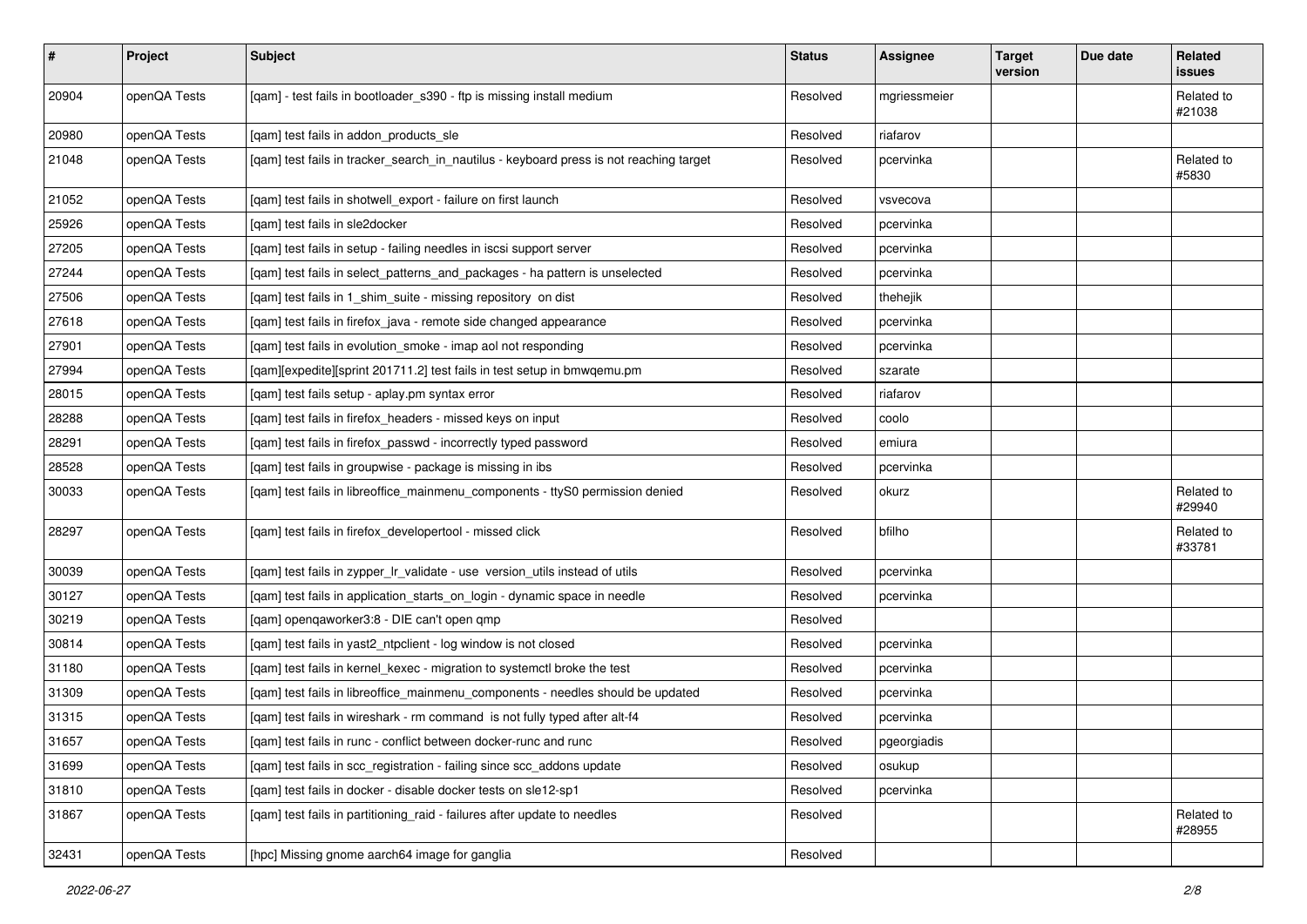| $\vert$ # | Project      | <b>Subject</b>                                                                                            | <b>Status</b> | <b>Assignee</b> | <b>Target</b><br>version | Due date | Related<br>issues    |
|-----------|--------------|-----------------------------------------------------------------------------------------------------------|---------------|-----------------|--------------------------|----------|----------------------|
| 32434     | openQA Tests | [qam] - test fails in sle2docker - docker test suites don't clean images properly                         | Resolved      | pgeorgiadis     |                          |          |                      |
| 32716     | openQA Tests | [ga]test fails in shutdown                                                                                | Resolved      | pcervinka       |                          |          |                      |
| 33469     | openQA Tests | [qam] test fails in dstat - clean/update needles for dstat-fileoutput                                     | Resolved      | pcervinka       |                          |          | Related to<br>#32719 |
| 33643     | openQA Tests | [qam][ha] test fails in ha_cluster_init - scp failure                                                     | Resolved      | pcervinka       |                          |          |                      |
| 34255     | openQA Tests | [sle] test fails in kdump_and_crash - fail related to ruby2.1-rubygem-nokogiri                            | Resolved      | mgriessmeier    |                          |          | Related to<br>#34777 |
| 34258     | openQA Tests | [qam][sle] test fails in updates_packagekit_gpk                                                           | Resolved      |                 |                          |          |                      |
| 34288     | openQA Tests | [qam] test fails in zypper_info - zypper_info shouldn't be started                                        | Resolved      | riafarov        |                          |          | Related to<br>#32038 |
| 37093     | openQA Tests | [qam] test fails in evolution_mail_imap - remove workaround for bsc#1049387                               | Resolved      | pcervinka       |                          |          |                      |
| 37928     | openQA Tests | [QAM] [SLE 15] Migrate Itp tests in Updates to new runner                                                 | Resolved      | osukup          |                          |          |                      |
| 37979     | openQA Tests | [SLE] test fails in updates_packagekit_gpk - gpk-update-viewer doesn't start                              | Resolved      | riafarov        |                          |          | Related to<br>#31954 |
| 38066     | openQA Tests | [qam] [sle] [functional] test fails in application_starts_on_login - failure after check_screen<br>change | Resolved      | okurz           |                          |          |                      |
| 38069     | openQA Tests | [qam] [sle] [functional] test fails in pidgin_IRC - failure after check_screen change                     | Resolved      | okurz           |                          |          |                      |
| 38129     | openQA Tests | [qam] [sle15] test fails in userspace_apparmor - suite qa_test_apparmor not updated for sle15             | Resolved      |                 |                          |          | Related to<br>#43982 |
| 38138     | openQA Tests | [qam] [sle15] test fails in userspace_coreutils - qa_test_coreutils not properly updated for sle15        | Resolved      |                 |                          |          |                      |
| 40259     | openQA Tests | [qam] test fails in libreoffice_mainmenu_components - needle fail at base-install                         | Resolved      | yuanren10       |                          |          |                      |
| 40418     | openQA Tests | [qam][functional][sle] test fails in select_patterns_and_packages                                         | Resolved      | riafarov        |                          |          | Related to<br>#38870 |
| 41030     | openQA Tests | [qam] test fails in updates_packagekit_kde - zypper update requires additional install step               | Resolved      | pcervinka       |                          |          | Related to<br>#41396 |
| 44696     | openQA Tests | [qam] test fails in sshd - user password is weak                                                          | Resolved      | pdostal         |                          |          |                      |
| 46109     | openQA Tests | [qam] test fails in addon_products_via_SCC_yast2                                                          | Resolved      | dheidler        |                          |          | Related to<br>#44252 |
| 48362     | openQA Tests | [qam] test fails in supportutils - remove pam check                                                       | Resolved      | hurhaj          |                          |          |                      |
| 49121     | openQA Tests | [qam][kernel][multipath][aarch64] Qemu fails setup multipath on qemu_aarch64                              | Resolved      | pcervinka       |                          |          |                      |
| 49217     | openQA Tests | [qam][kernel][aarch64][sle] kdump is not scheduled for aarch64                                            | Resolved      | pcervinka       |                          |          |                      |
| 49418     | openQA Tests | [ge-asg][gem] test fails in cluster md                                                                    | Resolved      | jadamek         |                          |          |                      |
| 49673     | openQA Tests | [qam] test fails in zypper_docker - increase timeout for zypper docker operation                          | Resolved      |                 |                          |          |                      |
| 50045     | openQA Tests | [gam][blue][sle] - Fix type password to accept parameters and pass them to the inner call<br>type_string  | Resolved      | pcervinka       |                          |          | Related to<br>#49655 |
| 50309     | openQA Tests | [qam][blue][leap][opensuse] Update online_repos behavior to activate online repositories                  | Resolved      | pcervinka       |                          |          | Blocks #39449        |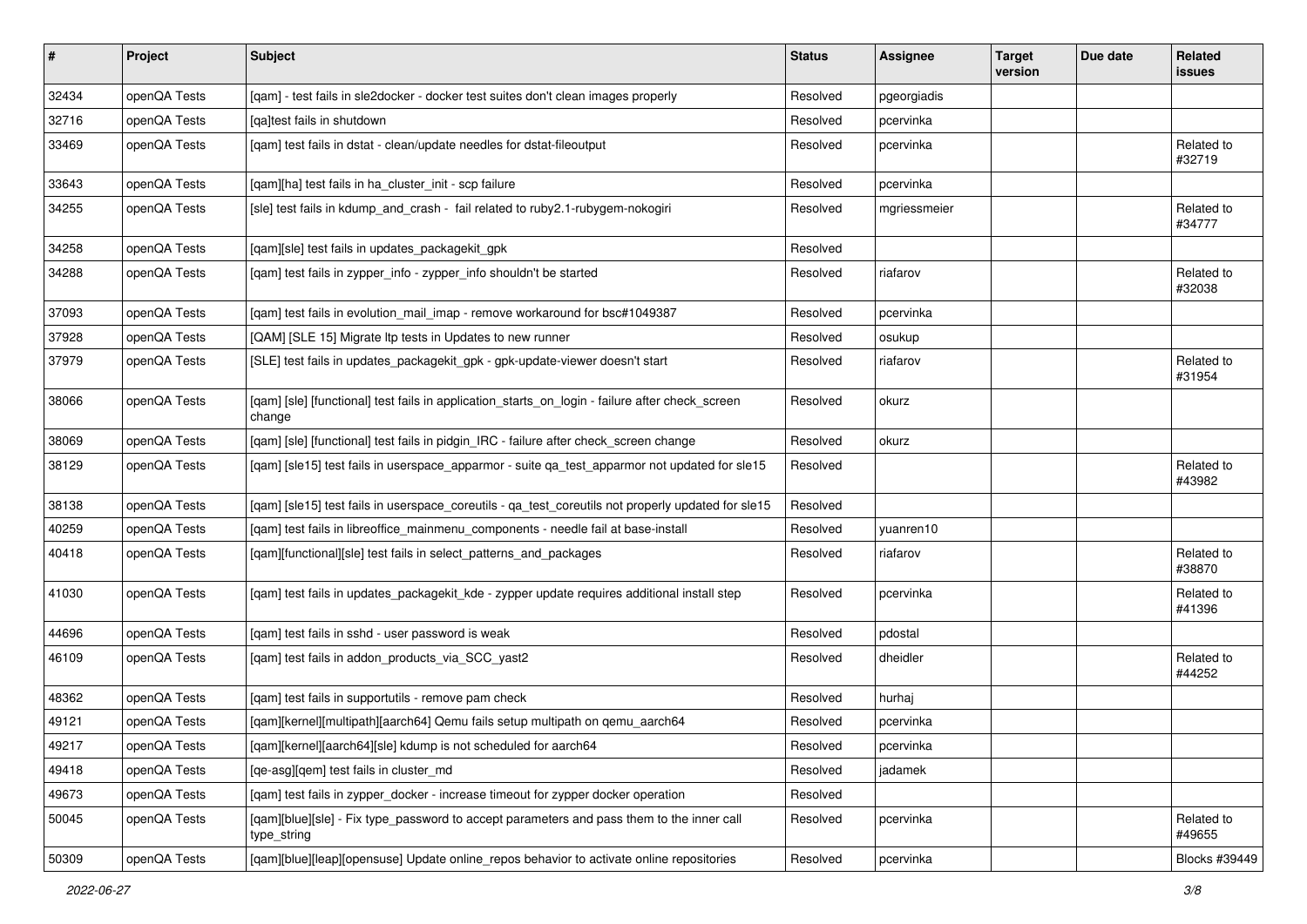| $\vert$ # | Project      | <b>Subject</b>                                                                                                  | <b>Status</b> | <b>Assignee</b> | <b>Target</b><br>version | Due date | <b>Related</b><br>issues                                               |
|-----------|--------------|-----------------------------------------------------------------------------------------------------------------|---------------|-----------------|--------------------------|----------|------------------------------------------------------------------------|
| 50387     | openQA Tests | [qam][blue] - test fails in updates_packagekit_kde                                                              | Resolved      | pcervinka       |                          |          |                                                                        |
| 50459     | openQA Tests | [gam][blue][leap] test fails in updates packagekit gpk - fail after update                                      | Resolved      | pcervinka       |                          |          |                                                                        |
| 67108     | openQA Tests | [gam] test fails in install - incorrect job configuration XFSTESTS REPO                                         | Resolved      | dzedro          |                          |          |                                                                        |
| 21790     | openQA Tests | [qam] test fails in wireshark - test don't match capturing needle                                               | Closed        |                 |                          |          |                                                                        |
| 30514     | openQA Tests | [gam] test fails in java - increase timeout for installation                                                    | Closed        | pcervinka       |                          |          |                                                                        |
| 20720     | openQA Tests | [qam][aarch64] test fails in install_patterns -> skips over grub2 menue                                         | Rejected      |                 |                          |          | Related to<br>#20174                                                   |
| 20790     | openQA Tests | [qam] SLE12-SP3 test fails in 1__unknown_ - slenkins-tests-openvpn-control                                      | Rejected      | pcervinka       |                          |          | Related to<br>#20002                                                   |
| 21046     | openQA Tests | [qam] test fails in tracker_search_in_nautilus - keyboard press is not reaching target                          | Rejected      |                 |                          |          |                                                                        |
| 21774     | openQA Tests | [qam] test fails in evolution_mail_imap - test hangs on querying authentication types                           | Rejected      | pcervinka       |                          |          | Related to<br>#21814,<br>Related to<br>#29357,<br>Related to<br>#29360 |
| 26830     | openQA Tests | [gam] test fails in sle2docker - sles docker image has new name                                                 | Rejected      | pcervinka       |                          |          |                                                                        |
| 27910     | openQA Tests | [qam] test fails in patch_and_reboot - many download failures                                                   | Rejected      |                 |                          |          |                                                                        |
| 32896     | openQA Tests | [sle] test fails in pdsh slave                                                                                  | Rejected      | pcervinka       |                          |          |                                                                        |
| 33451     | openQA Tests | [qam] test fails in dstat - package not available on SP1                                                        | Rejected      | pcervinka       |                          |          |                                                                        |
| 34693     | openQA Tests | [qam] test fails in install_update - missing INCIDENT_PATCH                                                     | Rejected      | osukup          |                          |          |                                                                        |
| 37438     | openQA Tests | [qam] test fails in kernel_ltp_fs - issue in qa_testsuite                                                       | Rejected      | pcervinka       |                          |          |                                                                        |
| 38003     | openQA Tests | [qam] [sle15] test fails in scc_registration - no candidate needle with tag(s)<br>'scc-module-%REQUIRED ADDONS% | Rejected      |                 |                          |          |                                                                        |
| 38180     | openQA Tests | [qam] [sle15] test fails in userspace_systemd - update test suite for sle15                                     | Rejected      | jtzhao          |                          |          |                                                                        |
| 38183     | openQA Tests | [qam] [sle15] test fails in userspace_net_snmp - Error opening specified endpoint<br>"udp:localhost:"           | Rejected      |                 |                          |          |                                                                        |
| 38192     | openQA Tests | [qam] [sle] test fails in firefox_flashplayer - tracking protection information is present                      | Rejected      | bfilho          |                          |          |                                                                        |
| 41396     | openQA Tests | [qam] Revise updates_packagekit_kde                                                                             | Rejected      | pcervinka       |                          |          | Related to<br>#41030,<br>Related to<br>#36138                          |
| 48308     | openQA Tests | [qam][kernel] test fails in kernel_multipath - missing python2 module                                           | Rejected      | pcervinka       |                          |          |                                                                        |
| 48530     | openQA Tests | [gam] Test fails in update install for networkmager update on ppc64le and s390                                  | Rejected      | pcervinka       |                          |          |                                                                        |
| 49628     | openQA Tests | [qam] test fails in setup_online_repos - missing configure online repositories                                  | Rejected      | pcervinka       |                          |          | Related to<br>#39449                                                   |
| 49646     | openQA Tests | [qam][s390] test fails in installation - system will not boot and login screen is not reached                   | Rejected      |                 |                          |          |                                                                        |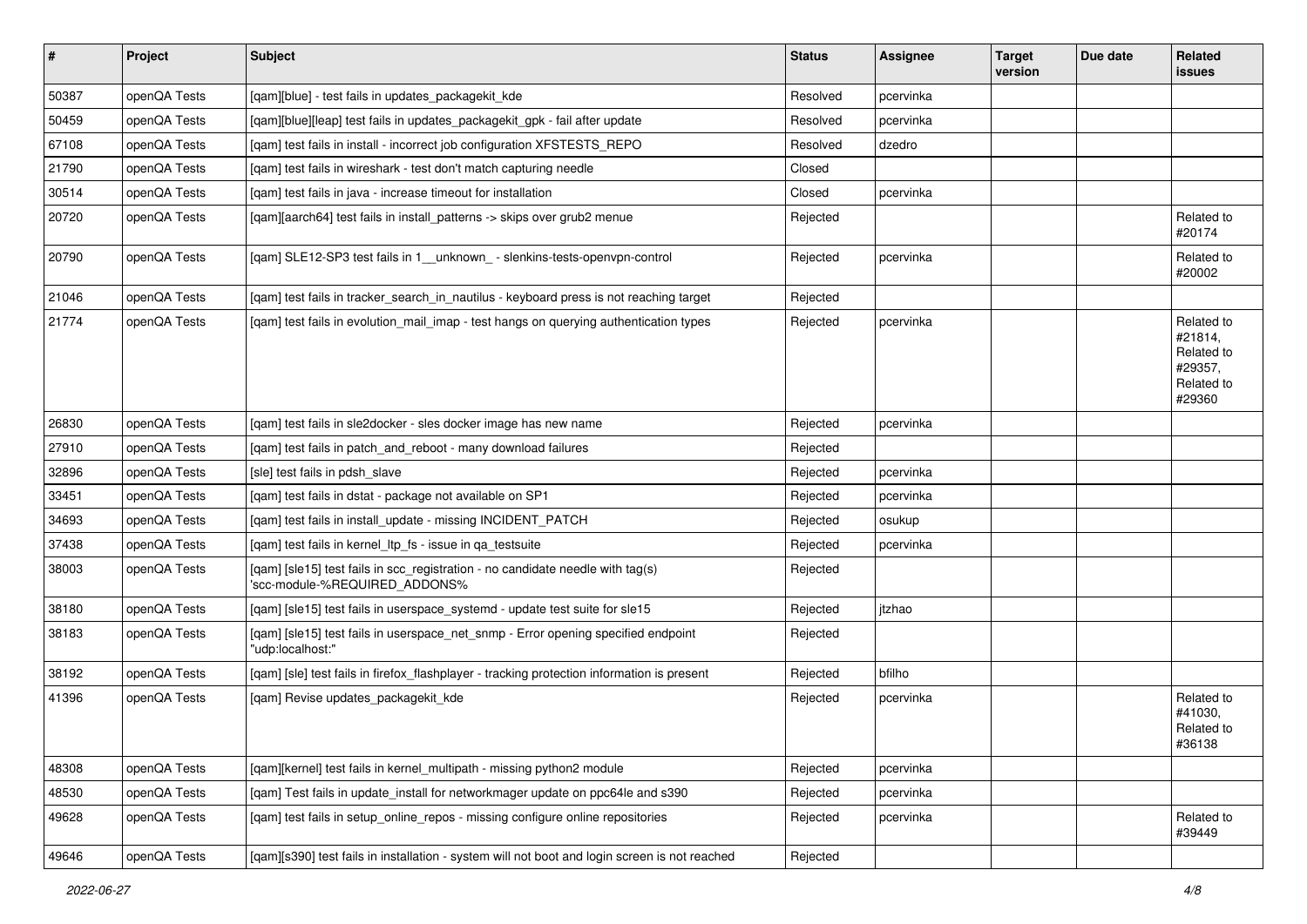| $\vert$ # | <b>Project</b> | <b>Subject</b>                                                                            | <b>Status</b> | Assignee    | <b>Target</b><br>version | Due date   | Related<br><b>issues</b>                                                  |
|-----------|----------------|-------------------------------------------------------------------------------------------|---------------|-------------|--------------------------|------------|---------------------------------------------------------------------------|
| 21038     | openQA Tests   | [qam] test fails in bootloader_s390 - missing install image on ftp server                 | Workable      |             |                          |            | Related to<br>#20904,<br>Blocks #25286                                    |
| 49250     | qe-yast        | [gam][newt][yast2-network] Regression test for yast lan command line option               | Resolved      | vpelcak     |                          |            |                                                                           |
| 49262     | qe-yast        | [qam][newt][yast2-dns-server] Regression test yast dns-server                             | Resolved      | tonyyuan    |                          |            |                                                                           |
| 49265     | qe-yast        | [qam][maint][yast2-storage][yast2-storage-ng] Regression test yast disk                   | Resolved      | mgrifalconi |                          |            |                                                                           |
| 49271     | qe-yast        | [qam][newt][yast2-ftp-server] Regression test yast ftp-server                             | Resolved      | shukui      |                          |            |                                                                           |
| 49277     | qe-yast        | [qam][newt][yast2-http-server] Regression test yast http-server                           | Resolved      | shukui      |                          |            |                                                                           |
| 49283     | qe-yast        | [qam] Regression test yast keyboard                                                       | Resolved      | simonlm     |                          |            |                                                                           |
| 49286     | qe-yast        | [gam][newt][yast2-lang] Regression test yast language                                     | Resolved      | mgrifalconi |                          |            |                                                                           |
| 49295     | qe-yast        | [qam][newt][yast2-nfs-client] Regression test yast nfs                                    | Resolved      | jgwang      |                          |            |                                                                           |
| 49298     | qe-yast        | [qam][newt][yast2-nfs-server] Regression test yast nfs-server                             | Resolved      | simonlm     |                          |            |                                                                           |
| 49313     | qe-yast        | [qam][newt][yast2-rdp] Regression test yast rdp                                           | Resolved      | jgwang      |                          |            |                                                                           |
| 49253     | qe-yast        | [qam] Regression test for yast add-on command line option                                 | Rejected      | jgwang      |                          |            |                                                                           |
| 49307     | qe-yast        | Regression test yast nis-server                                                           | Rejected      | riafarov    |                          |            |                                                                           |
| 46895     | openQA Tests   | [qam] test fails in dracut - output not matched on 15SP1                                  | Resolved      | pstivanin   |                          | 2019-01-31 | Related to<br>#47417                                                      |
| 48467     | openQA Tests   | [gam][sle] test fails in zypper lifecycle toolchain - increase timeout for installation   | Resolved      | martinsmac  |                          | 2019-03-16 | Is duplicate of<br>#47228                                                 |
| 30388     | openQA Project | [qam] openqaworker10:4 - worker fail all tests - qemu instances are left behind           | Resolved      | dasantiago  | Done                     |            | Related to<br>#30595,<br>Related to<br>#30700, Has<br>duplicate<br>#31126 |
| 57266     | openQA Project | Forbid test suite name changes if used in job groups                                      | Resolved      | cdywan      | Done                     |            |                                                                           |
| 38015     | openQA Project | [gam] [sle15] Missing SLE5 iso                                                            | Rejected      | pcervinka   | Done                     |            |                                                                           |
| 37925     | openQA Tests   | [QAM] [SLE 15] Make SLE-HPC product installation compatible with QAM update flow          | Resolved      | pcervinka   | Done                     |            |                                                                           |
| 38135     | openQA Tests   | [qam] [sle15] test fails in userspace_bind - qa_test_bind is not updated for SLE15        | Resolved      | pcervinka   | Done                     |            |                                                                           |
| 39536     | openQA Tests   | [qam] test fails in patch_and_reboot - add missing variables for qam test issues          | Resolved      | pcervinka   | Done                     |            |                                                                           |
| 39887     | openQA Tests   | [kernel] [sle] [network] test fails in before_test - network failure                      | Resolved      | pcervinka   | Done                     |            |                                                                           |
| 40181     | openQA Tests   | [network] test fails in before_test - wicked basic test fails on 15SP1                    | Resolved      | pcervinka   | Done                     |            |                                                                           |
| 40547     | openQA Tests   | [qam][opensuse] test fails in updates_packagekit_kde - job timeout                        | Resolved      | pcervinka   | Done                     |            |                                                                           |
| 38000     | openQA Tests   | [sle15] [gam] test fails in bootloader s390 - Could not retrieve required variable REPO 0 | Rejected      |             | Done                     |            |                                                                           |
| 38261     | openQA Tests   | [gam] test fails in keymap or locale - tested text not written in console                 | Rejected      | pcervinka   | Done                     |            |                                                                           |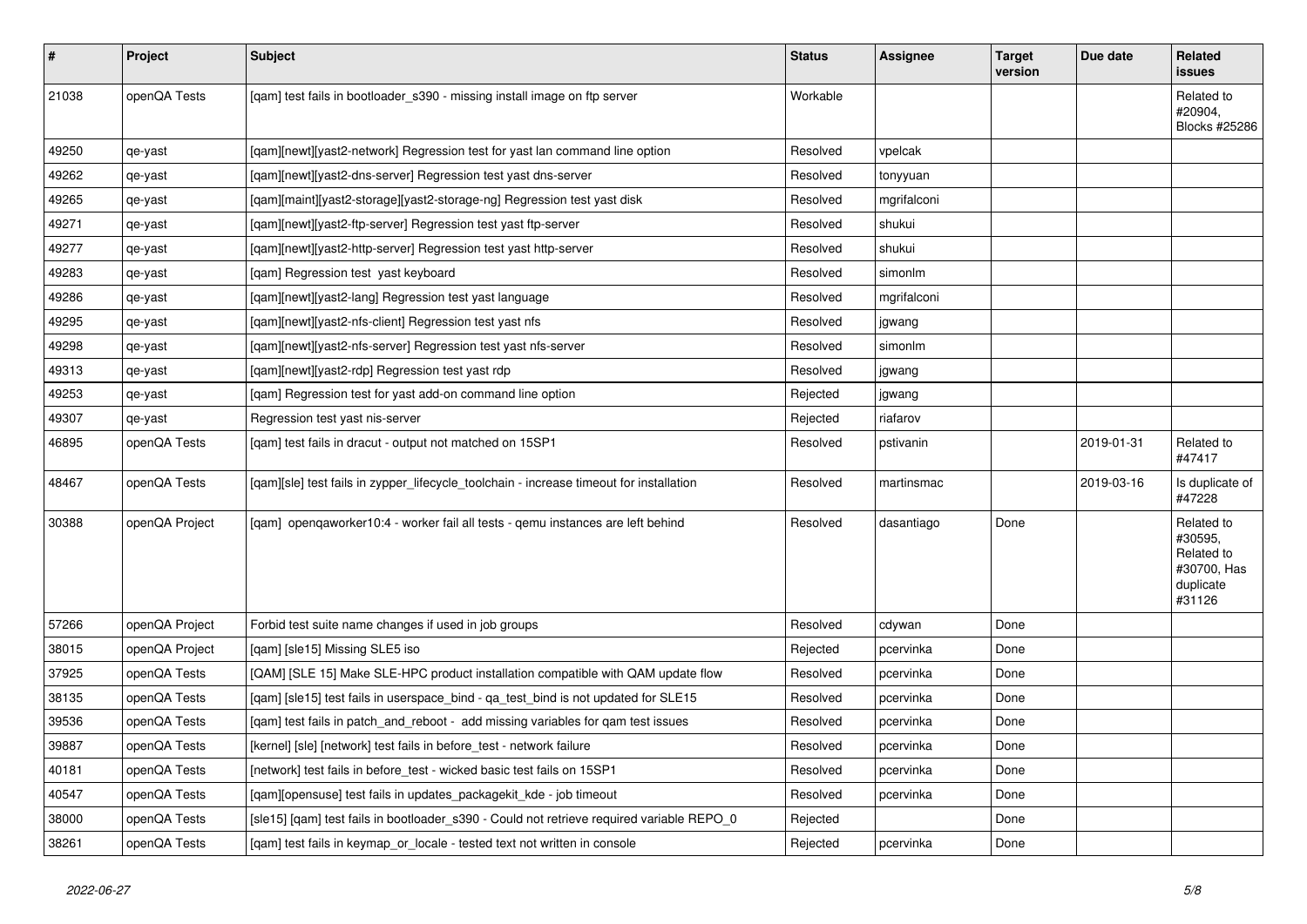| $\vert$ # | Project        | <b>Subject</b>                                                                                          | <b>Status</b> | Assignee            | <b>Target</b><br>version | Due date | Related<br>issues                                                                                  |
|-----------|----------------|---------------------------------------------------------------------------------------------------------|---------------|---------------------|--------------------------|----------|----------------------------------------------------------------------------------------------------|
| 48527     | qe-yast        | Include tests load_extra_tests_y2uitest_ncurses tom QAM jobs                                            | New           |                     | future                   |          |                                                                                                    |
| 49244     | qe-yast        | YaST Command Line Options TRACKER                                                                       | New           |                     | future                   |          |                                                                                                    |
| 49256     | qe-yast        | Regression test yast audit-laf                                                                          | New           |                     | future                   |          |                                                                                                    |
| 49259     | qe-yast        | Regression test yast dhcp-server                                                                        | New           |                     | future                   |          |                                                                                                    |
| 49280     | qe-yast        | Regression test yast kdump                                                                              | New           |                     | future                   |          |                                                                                                    |
| 49289     | qe-yast        | Regression test yast mail                                                                               | New           |                     | future                   |          |                                                                                                    |
| 49304     | qe-yast        | Regression test yast nis                                                                                | New           |                     | future                   |          |                                                                                                    |
| 49310     | qe-yast        | Regression test yast proxy                                                                              | New           |                     | future                   |          |                                                                                                    |
| 49268     | qe-yast        | Regression test yast firewall                                                                           | Rejected      | <b>JERiveraMoya</b> | future                   |          |                                                                                                    |
| 76933     | openQA Tests   | [opensuse] Add clojure test to Tumbleweed                                                               | New           | pcervinka           | QE Kernel<br>Current     |          |                                                                                                    |
| 65627     | openQA Project | [kernel] Job fails to download LTP asset file                                                           | Resolved      | MDoucha             | QE Kernel<br>Done        |          | Related to<br>#66007                                                                               |
| 104613    | openQA Tests   | Enable Itp known issues on o3                                                                           | Resolved      | pvorel              | QE Kernel<br>Done        |          |                                                                                                    |
| 50243     | openQA Tests   | [kernel] - test fails in trinity - test is not designed to be run on ooo                                | Resolved      | pvorel              | QE Kernel<br>Done        |          | Related to<br>#50525                                                                               |
| 51365     | openQA Tests   | [research] Named pipe /dev/sshserial missing lines on first use                                         | Resolved      | pcervinka           | QE Kernel<br>Done        |          |                                                                                                    |
| 52409     | openQA Tests   | [sle][kernel][textmode][ppc] test fails in system_role - installation fail during system_role selection | Resolved      | pcervinka           | QE Kernel<br>Done        |          |                                                                                                    |
| 56615     | openQA Tests   | [kernel] test fails in tuned - error message for perf_bias failure is different on SLE15-SP1            | Resolved      | pcervinka           | QE Kernel<br>Done        |          |                                                                                                    |
| 57224     | openQA Tests   | [kernel] - test fails in kdump_and_crash - pasword is not entered before grub                           | Resolved      | pcervinka           | QE Kernel<br>Done        |          |                                                                                                    |
| 57329     | openQA Tests   | [kernel][functional] PowerVM console is not active all the time                                         | Resolved      | pcervinka           | QE Kernel<br>Done        |          | Related to<br>#54617,<br>Related to<br>#58220,<br>Related to<br>#14626, Has<br>duplicate<br>#62819 |
| 58871     | openQA Tests   | [spvm][kernel][functional] Shutdown check not implemented for spvm backend                              | Resolved      | pcervinka           | QE Kernel<br>Done        |          |                                                                                                    |
| 59226     | openQA Tests   | [kernel]ltp][spvm][sporadic] test fails in boot_ltp - cat /tmp/ver_linux_before.txt timeout             | Resolved      | pcervinka           | QE Kernel<br>Done        |          | Related to<br>#59190                                                                               |
| 59843     | openQA Tests   | [spvm][kernel][openqa] test fails in coredump_collect - multiple select_console fails                   | Resolved      | pcervinka           | QE Kernel<br>Done        |          | Related to<br>#60497                                                                               |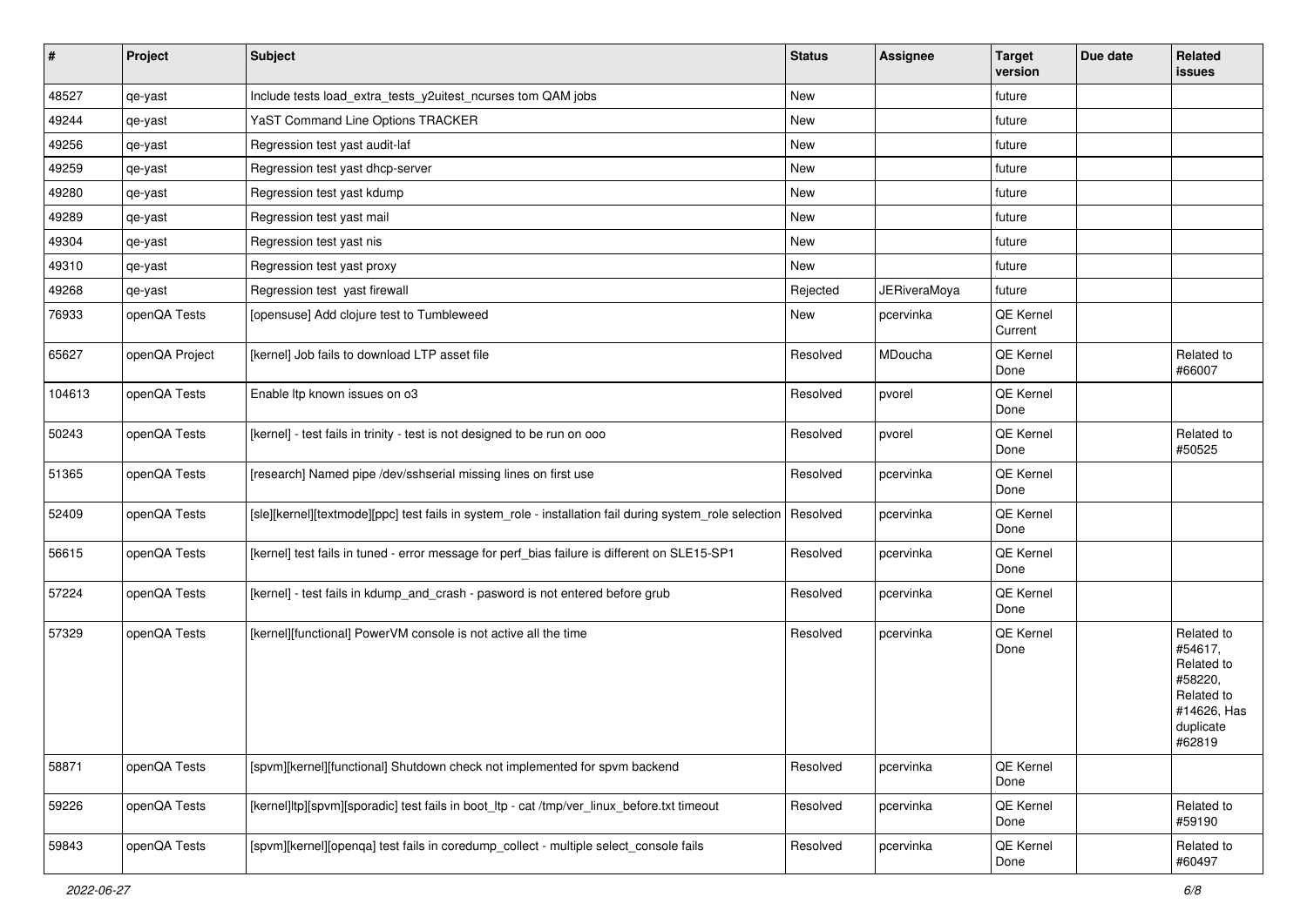| #     | Project      | <b>Subject</b>                                                                                                 | <b>Status</b> | <b>Assignee</b> | <b>Target</b><br>version | Due date | <b>Related</b><br><b>issues</b> |
|-------|--------------|----------------------------------------------------------------------------------------------------------------|---------------|-----------------|--------------------------|----------|---------------------------------|
| 59954 | openQA Tests | [kernel][spvm] test fails in qa_test_klp - git should be git-core                                              | Resolved      | pcervinka       | <b>QE Kernel</b><br>Done |          |                                 |
| 60083 | openQA Tests | [kernel][functional] - test fails in boot to desktop - password is not entered                                 | Resolved      | pcervinka       | <b>QE Kernel</b><br>Done |          |                                 |
| 60182 | openQA Tests | [kernel][spvm] test fails in lvm no separate home - update needles                                             | Resolved      | pcervinka       | QE Kernel<br>Done        |          |                                 |
| 60326 | openQA Tests | [kernel] test fails in multipath - update schedule                                                             | Resolved      | pcervinka       | <b>QE Kernel</b><br>Done |          |                                 |
| 60746 | openQA Tests | [kernel] test fails in boot to desktop - increase timeout after password                                       | Resolved      | pcervinka       | <b>QE Kernel</b><br>Done |          |                                 |
| 60818 | openQA Tests | [kernel] test fails in kdump_and_crash - password prompt is not catched                                        | Resolved      | pcervinka       | QE Kernel<br>Done        |          |                                 |
| 63610 | openQA Tests | [kernel][ltp][spvm] - test fails in pkey01 on spvm                                                             | Resolved      | pcervinka       | QE Kernel<br>Done        |          | Related to<br>#63943            |
| 63943 | openQA Tests | [kernel][ltp] test fails in pkey01 - Setup hugepages before test execution                                     | Resolved      | pcervinka       | QE Kernel<br>Done        |          | Related to<br>#63610            |
| 64030 | openQA Tests | [kernel][ltp]spvm] test fails in boot Itp - Not finished boot                                                  | Resolved      | pcervinka       | QE Kernel<br>Done        |          |                                 |
| 65067 | openQA Tests | [kernel] test fails in clone301                                                                                | Resolved      | metan           | <b>QE Kernel</b><br>Done |          |                                 |
| 66188 | openQA Tests | [kernel] test fails in boot Itp - increase timeout                                                             | Resolved      | pcervinka       | QE Kernel<br>Done        |          |                                 |
| 66203 | openQA Tests | [kernel][ltp] test fails in ioctl_loop05 - LOOP_SET_DIRECT_IO succeeded unexpectedly                           | Resolved      |                 | <b>QE Kernel</b><br>Done |          |                                 |
| 73099 | openQA Tests | [kernel][powervm] Test fails in install klp product - console is not switched                                  | Resolved      | pcervinka       | <b>QE Kernel</b><br>Done |          |                                 |
| 91076 | openQA Tests | Test fails in install_ltp - 32bit version dependency on libmnl                                                 | Resolved      |                 | <b>QE Kernel</b><br>Done |          |                                 |
| 53165 | openQA Tests | [kernel][installation][lvm] test fails in lvm no separate home - update lvm installation part for<br>sle12-sp5 | Closed        | pcervinka       | QE Kernel<br>Done        |          |                                 |
| 53294 | openQA Tests | [kernel][ltp] test fails in boot_ltp - incorrect kernel name provided                                          | Closed        | pcervinka       | <b>QE Kernel</b><br>Done |          | Related to<br>#51743            |
| 54275 | openQA Tests | [kernel]kotd][ltp][s390x] test fails in install ltp - failure after install kotd, console issue                | Closed        | pcervinka       | QE Kernel<br>Done        |          | Related to<br>#54260            |
| 54416 | openQA Tests | [kernel][ltp] Setup GitLab CI for LTP daily builds                                                             | Closed        | pcervinka       | <b>QE Kernel</b><br>Done |          |                                 |
| 55166 | openQA Tests | [spvm][ppc][serial] test fails in kdump and crash - no response from serial                                    | Closed        | pcervinka       | QE Kernel<br>Done        |          |                                 |